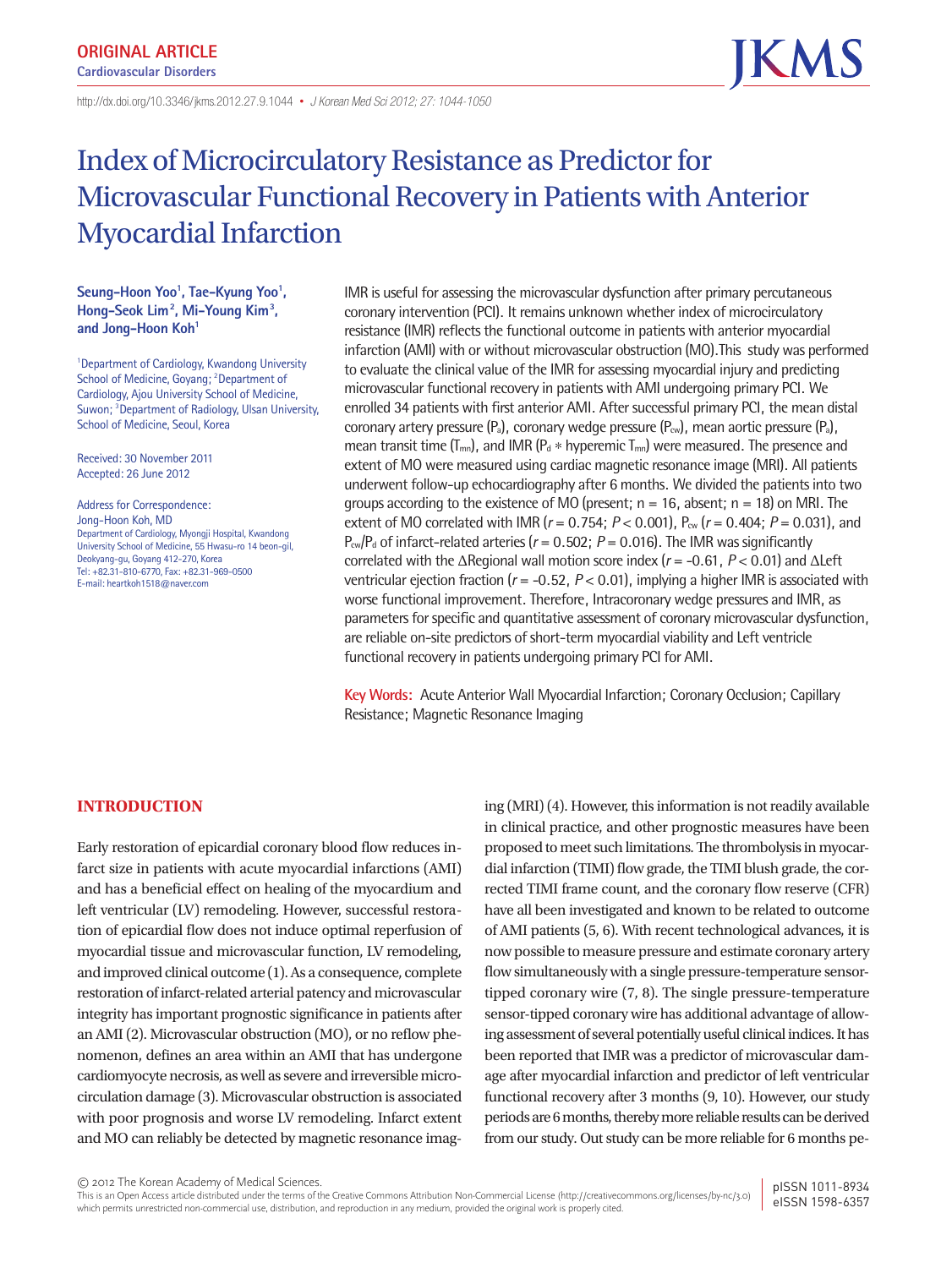riod of study more than 3 months. It also has been reported that IMR was a predictor of myocardial viability and left ventricular functional recovery in acute myocardial infarction (11). Past study used 18F-fluorodeoxyglucose positron emission tomography to quantify the myocardial variability, and few IMR study using MRI has been done (12). We quantified myocardial viability by MRI and it has relatively free methods-limitation. Studies with animal models have shown that an index of microcirculatory resistance (IMR) correlates with true microvascular resistance, and unlike CFR, it is independent of the epicardial arteries (7, 8, 12, 13). Therefore, a relationship between the perfusion and infarct size can be assumed, but whether or not the microvascular hemodynamic parameter can reliably represent the extent of necrosis in the infarct territory remains unknown. Furthermore, previous studies have not focused on the indices which specifically represent cardiac microvascular status and can thus accurately predict the extent of myocardial injury during the acute phase of an AMI. We assessed the clinical value of the IMR to assess the micro-vascular dysfunction and predicting microvascular functional recovery in patients with AMI who underwent primary percutaneous coronary intervention (PCI).

# **MATERIALS AND METHODS**

#### **Study population**

We prospectively studied 34 consecutive patients who were referred for PCI following a first AMI. All patients were treated by successful primary PCI, defined as TIMI flow grade > 2 and subsequent stent implantation with residual stenosis of < 25%. Inclusion criteria were as follows: 1) an episode of chest pain > 30 min, 2) an ECG showing ST-elevation ≥ 2 mm on a precordial lead, and 3) a 3-fold increase in cardiac enzymes above the normal range, and 4) a regional wall motion abnormalities in ≥ 3 segments on resting echcardiography. The exclusion criteria were as follows: 1) cardiogenic shock, 2) left main disease or 3-vessel disease, 3) old MI, 4) visible collateral circulation on coronary artery angiography (after successful PCI, we used pressure-temperature sensor-tipped coronary wire), and 5) patients with contraindications for MRI. Patients were treated with aspirin, heparin, abciximab, clopidogrel, statins, beta-blockade, and angiotensin-converting enzyme inhibitors.

All patients underwent primary PCI with catheterization for monitoring IMR between 1 and 5 hr after symptoms onset, then underwent cardiac MRI at least 72 hr, but within 7 days after primary PCI. All cardiac MRI were supervised and analyzed by one operator who was blinded to IMR and vice versa.

## **MRI protocol**

The MRI was performed on a 1.5-T scanner (Siemens Sonata; Erlangen, Germany) utilizing a 12-channel body array surface coil. All patients were examined in the supine position, and contrast material was injected via cephalic vein. Scout images were obtained, and typical imaging parameters were a 380 \* 320 mm2 field of view (FOV), a 256 \* 159 matrix, an 8-mm slice thickness, a 2-mm slice gap, a 70º flip angle, a 1.51-ms echo time, and a 45.15-ms repetition time. Six short-axis slices were chosen at equal distances along the LV long axis for first-pass perfusion imaging with an electrocardiographically-triggered saturation recovery ultra-fast gradient echo (turbo-flash) sequence (repetition time/echo time/inversion time, 188 ms/0.96 ms/100 ms; flip angle, 15º). A 96 \* 128 matrix, an 8-mm slice thickness, and a 309 \* 380 mm2 FOV were used. A bolus of gadopentetate dimeglumine in a dose of 0.1 mM/kg of body weight was injected intravenously at 3 mL/s, followed by 20 mL of normal saline using a MRI-compatible power injector. A second bolus of Gd-DTPA (0.1 mM/kg of body weight) was administered, and late gadolinium enhancement (LGE) images were obtained 12 to 15 min after the second contrast administration. With a flip angle of 45º, delayed contrast-enhanced images covering the left ventricle from the base to the apex in the short axis view (slice thickness, 8 mm; gap, 2 mm) were obtained 15 min after perfusion imaging with breath-hold and a phase-sensitive inversion recovery steady state-free precision sequence with repetition and echo times of 680 ms and 1.26 ms, respectively. The typical imaging parameters were a 308 \* 340 mm2 FOV and a 184 \* 256 matrix.

#### **MRI data analysis and definitions**

All MRI data was obtained on the cine images using the MASS software package (Medis, Leiden, The Netherlands). On all the short-axis cine slices, the endocardial and epicardial borders were outlined manually on the end-diastolic and -systolic images. We divided the short axis into 12 equiangular segments to measure the LV segmental function, and the LV volumes and LV ejection fractions (LVEF) were calculated. We assessed delayed enhancement images and infarct size as previously described (14). The total infarct size was calculated as the percentage of the LV mass, and transmural extent of infarction was calculated by dividing the hyper-enhanced area by the total area of the predefined segment (%). A transmurality score was calculated in each patient, which was expressed as the sum of segments with > 75% infarcted myocardium as a percentage of the total number of segments scored. On the delayed enhancement images, the MO was defined as any region of hypo-enhancement within the hyper-enhanced infarcted area, and was included in the calculation of the total infarct size. The extent of MO was calculated in each patient, and measured percent by dividing number of MO segment by number of total segment. All MRI measurements of the LVEF and extent of MO and infarct size were reviewed by two independent blinded observers. The intra-class correlation coefficients for the intra- and inter-observer agreement for these parameters were all  $> 0.9$ .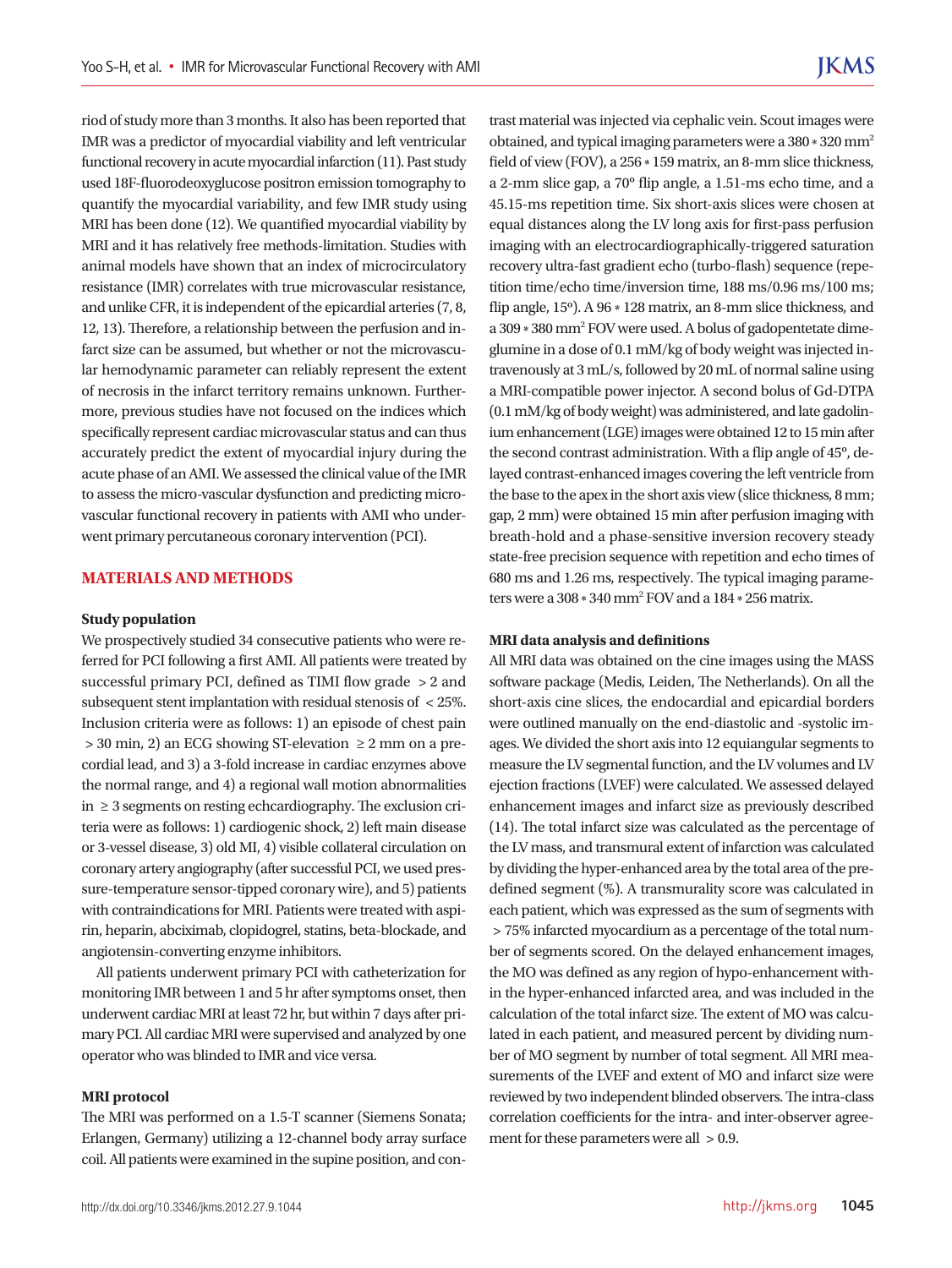#### **Intracoronary pressure parameters measurement**

Intracoronary pressure parameters were measured in each patient after PCI using previously described principles (7). With commercially available software (Radi Medical Systems, Uppslae, Sweden), the shaft of the pressure wire can act as a proximal thermistor, sensor near the tip of the wire simultaneously measured the pressure and temperature acting as a distal thermistor. Thermodilution technique was used to check the the transit time of room temperature when saline was injected down to coronary arteries (8). 3 mL aliquots of room temperature saline was administered to the coronary artery, and the resting mean transit time (baseline mean transit time  $[bT_{mn}]$ ) was measured. Steady state of maximal hyperemia was induced by intravenous infusion of adenosine (140 µg/kg/min). Three additional 3 mL aliquots of room temperature saline was injected, and the hyperemic mean transit time  $(hT_{mn})$  was measured. The simultaneous measurements of mean aortic pressure (Pa, by guiding catheter) and mean distal coronary pressure (Pd, by pressure wire) were also obtained during the resting state and maximal hyperemic state. The CFR thermo was calculated, dividing the resting  $hT_{mn}$  by the bT<sub>mn</sub>. The IMR was defined as the simultaneously measured distal coronary pressure divided by the inverse of the  $hT_{mn}$  (12, 13).

#### **Evaluation of LV functional recovery by echocardiography**

Echocardiographic images were obtained in the standard parasternal long, short axes and apical 4- and 2-chamber views utilizing digital Vivid 7 ultrasound equipment with a combined tissue imaging 2.5-4.0 MHz transducer (GE, Milwaukee, WI, USA). At least three cardiac cycles were monitored at the LV base, midpapillary muscle level, and apex for wall motion assessment. No intravenous contrast agent was used. After 6 months, an blinded expert reader obtained measurements off-line from the parasternal and apical windows. Two-dimensional (2D) ventricular volumes and LVEF were measured from the 4- and 2-chamber areas using the modified Simpson's rule. The left ventricle was divided into 16 segments. The myocardial motion of each segment was evaluated according to the American Society of Echocardiography wall motion scoring system and the regional wall motion score index (RWMSI) was calculated. The two observers were blinded to the echocardiographic investigations, The LVEF was calculated by substracting the baseline LVEF from the follow-up LVEF, and ΔRWMSI was calculated by substracting the baseline LVEF from the follow-up RWMSI.

## **Statistics**

The values are reported as the mean  $\pm$  SD or median (25th-75th percentiles) for continuous variables and as frequency for categorical variables. The correlations between the extent of MO and coronary physiologic parameters were calculated by using simple linear regression analysis to identify parameters which are independently associated with the extent of MO, being determined by cardiac MRI. Multivariate logistic regression analysis was used to assess the relationship between coronary hemodynamic pressure parameters and the presence of MO. A *P* value < 0.05 was considered statistically significant. All calculations were generated by SPSS 12.0 for Windows.

## **Ethics statement**

The study protocol was approved by the Ethics Committee of our hospital (IRB approval No. 12-054), and written informed consent was obtained from all patients before cardiac catheterization by one of the investigators.

## **RESULTS**

#### **Baseline characteristics**

Of the 34 patients included in the study (mean age,  $57 \pm 4$  yr), 20 were men, 9 had hypercholesterolemia, 8 had diabetes mellitus, 8 had a history of hypertension, and 14 were smokers. The mean time from the onset of symptoms to reperfusion was 194 min, and standard deviation was 123 min. The patients were divided into the following two groups: no MO group (MRI with homogeneous enhancement of the myocardium;  $n = 16$ ); and

|  |  |  |  | Table 1. Clinical, angiographic characteristics |
|--|--|--|--|-------------------------------------------------|
|--|--|--|--|-------------------------------------------------|

| Parameters                                                         | No MO $(n = 16)$                          | $MO (n = 18)$                              | P              |
|--------------------------------------------------------------------|-------------------------------------------|--------------------------------------------|----------------|
| Age (yr)                                                           | $52 \pm 10$                               | $59 + 21$                                  | 0.091          |
| Male                                                               | 9(56%)                                    | 11 (61%)                                   | 0.642          |
| Risk factors                                                       |                                           |                                            |                |
| DM, No. (%)<br>Hypertension, No. (%)                               | 2(12%)<br>3(19%)                          | 6 (33%)<br>5 (28%)                         | 0.214<br>0.693 |
| Dyslipidemia, No. (%)<br>Smoking, No. (%)                          | 4(25%)<br>5(31%)                          | 5(28%)<br>$9(50\%)$                        | 0.585<br>0.729 |
| Result of reperfusion<br>Peak CK (IU)<br>Time to reperfusion (min) | $2,229 \pm 1,834$<br>$100 \pm 17$         | $3,080 \pm 2,104$<br>$123 \pm 32$          | 0.306<br>0.065 |
| Infarct-related artery<br>Location of occlusion<br>Proximal<br>Mid | 9<br>6                                    | 11<br>6                                    | 0.360<br>0.237 |
| Disital<br>Reference vessel size (mm)                              | 1<br>$3.47 \pm 0.37$                      | 1<br>$3.32 \pm 0.21$                       | 0.243          |
| Pre PCI<br>MLD (mm)<br>DS(%)                                       | $0.22 \pm 0.33$<br>$93 \pm 9.8$           | $0.43 \pm 0.26$<br>$85.5 \pm 8.5$          | 0.654<br>0.382 |
| Post-PCI                                                           |                                           |                                            |                |
| MLD (mm)<br>DS(%)                                                  | $3.1 + 0.4$<br>$9.7 \pm 6.7$              | $3.0 + 0.3$<br>$10.3 \pm 7.0$              | 0.329<br>0.830 |
| TIMI flow after PCI<br>Grade 0<br>Grade 1<br>Grade 2<br>Grade 3    | $\overline{0}$<br>$\mathbf{1}$<br>5<br>10 | $\overline{2}$<br>$\overline{4}$<br>6<br>6 | 0.02           |
| Infarct size, % of left ventricle                                  | $9.6 \pm 5.2$                             | $26.4 \pm 6.7$                             | 0.01           |
| Extent of transmural<br>necrosis, % segments                       | $6.9 \pm 8.7$                             | $24.9 + 10.7$                              | 0.01           |

Values are expressed as mean  $\pm$  SD or No. (%). DS, diameter stenosis; MLD, minimal lumen diameter; CK, creatine kinase; PCI, percutaneous coronary intervention; TIMI, thrombolysis in myocardial infarctio; DM, diabetes mellitus; IU, international unit.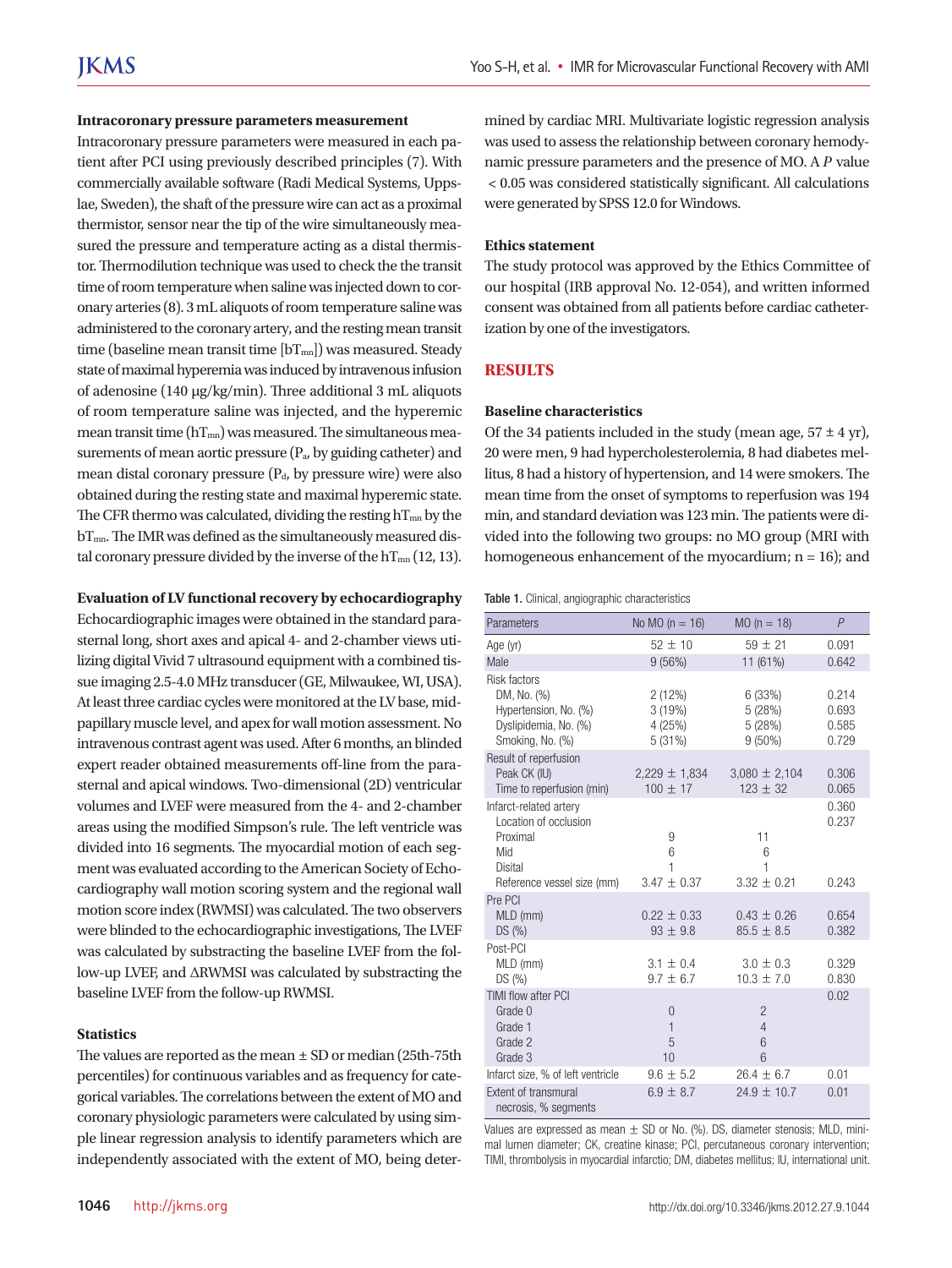the MO group (MRI with hypo-enhanced region;  $n = 18$ ; Table 1), according to the presence of MO on MRI. An MRI was performed  $6 \pm 4$  days after the acute event. There were no differences in the baseline characteristics and hemodynamic variables between the two groups.

## **Relations between Intracoronary pressure parameters and MO**

Intracoronary pressure parameters data showed that the increas-

Table 2. Intracoronary pressure measurements

| Parameters                   | No MO $(n = 16)$ | $MO (n = 18)$   | P     |
|------------------------------|------------------|-----------------|-------|
| <b>CFR</b>                   | $2.7 \pm 1.1$    | $2.0 \pm 0.8$   | 0.043 |
| $P_a$ (mmHg)                 | $95 + 9$         | $92 \pm 11$     | 0.521 |
| $P_d$ (mmHg)                 | $89 + 12$        | $85 + 13$       | 0.345 |
| $T_{mn}$ (s)                 | $0.18 \pm 0.1$   | $0.43 \pm 0.2$  | 0.001 |
| $P_{cw}$ (mmHq)              | $26.5 + 9.6$     | $35.4 + 10.0$   | 0.012 |
| $P_{\text{cw}}/P_{\text{a}}$ | $0.27 + 0.83$    | $0.33 \pm 0.17$ | 0.003 |
| $IMR$ (U)                    | $16.7 \pm 12.4$  | $38.1 \pm 16.7$ | 0.001 |

Values are expressed as mean  $\pm$  SD or n (%). CFR<sub>thermo</sub>, thermodilution coronary flow reserve; IMR, index of microcirculatory resistance;  $P_a$ , mean aortic pressure;  $P_{\text{cw}}$ , coronary wedge pressure; P<sub>cw</sub>/P<sub>a</sub>, coronary wedge pressure to mean aortic pressure ratio;  $P_d$ , mean distal coronary attery pressure;  $T_{mn}$ , mean transit time; MO, microvascular obstruction.

ing extent of MO was associated with higher hyperemic mean transient time and decreased CFR. The IMR was significantly higher in the MO group than the no MO group. Although the Pa and  $P_d$  values were comparable between the two groups, the mean Pcw was significantly higher in the MO group. Thus, the elevation of the mean  $P_{cw}$  appears, in part, to explain an increase in  $P_{cw}/P_a$ in the MO patients (Table 2). Stepwise multivariate linear regression analysis was performed to identify the factors that were closely related to IMR, and the presence of MO was proven to be related to IMR  $(T = 3.4; P < 0.01)$ , and no MO had the strongest relationship to IMR. The extent of MO was correlated with IMR ( $r = 0.754$ ;  $P < 0.001$ ),  $P_{cw}$  ( $r = 0.404$ ;  $P = 0.031$ ), and  $P_{cw}/P_a$ of the infarct-related artery ( $r = 0.502$ ;  $P = 0.016$ ). An inverse relationship was observed between the extent of MO and CFR (*r* = -0.368; *P* = 0.029; Fig. 1).

# **IMR and functional recovery**

All hospitalized patients were evaluated with echocardiography, and follow-up echocardiography was additionally performed after average 6.3 months. The values for the LVEF at the 6-month follow-up was significantly higher in the no MO group than in the MO group, and no MO group presented higher ΔLVEF and



Fig. 1. Correlation between intracoronary pressure parameters, index of microcirculatory resistance (IMR) and extent of microvascualr obstruction (MO). There was significant correlation between IMR, intracoronary pressure parameters and extent of MO. Open circles represent patients with MO as measured by cardiac MRI. CFR, coronary flow re-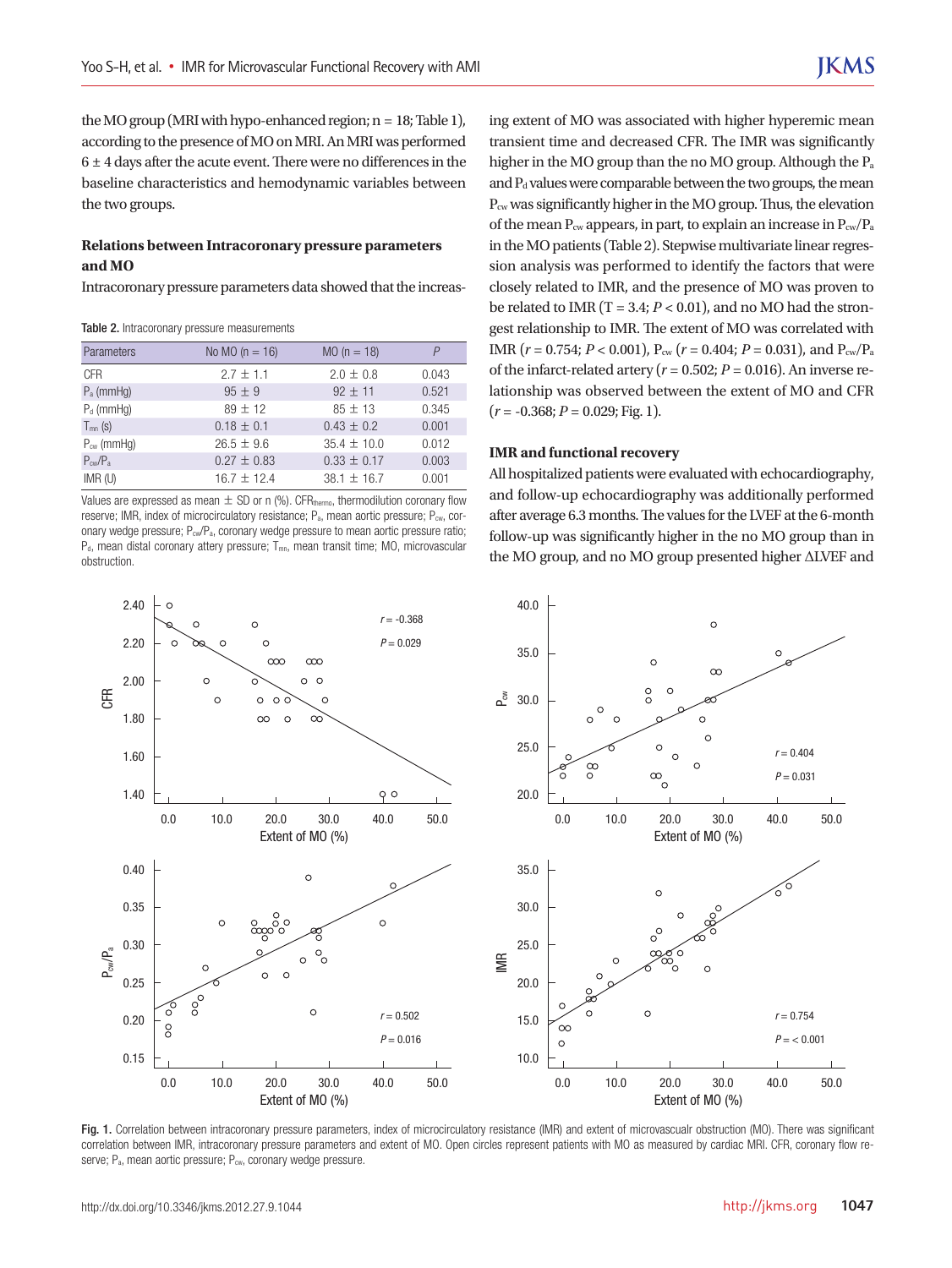

Fig. 2. Correlation between ΔRWMSI and IMR (A) and P<sub>cw</sub>/P<sub>a</sub> (B). There was significant inverse correlation between ΔRWMSI and IMR. Thus, higher IMR is associated with the lower ΔRWMSI, implying the worse functional outcomes. Significant correlation was also found between ΔRWMSI and P<sub>cw</sub>/P<sub>a</sub>. Triangles indicate patients with MO, and circles represent patients with no MO. Δ (delta), the difference of the values at Follow up day minus at baseline day; RWMSI, regional wall motion score index; IMR, index of microcirculatory resistance; P<sub>cw</sub>/P<sub>a</sub>, coronary wedge pressure to mean aortic pressure ratio.

ΔRWMSI than the MO group. We compared the relationship between IMR and the magnitude of LV functional improvement. The IMR was significantly correlated with ΔRWMSI (*r* = -0.61, *P* < 0.01; Fig. 2A) and ΔLVEF (*r* = -0.52, *P* < 0.01), implying a higher IMR is associated with worse functional improvement. When the ΔRWMSI was compared in patients with TIMI-3 flow, there was no relationship among the patients with TIMI-3 flow  $(r = 0.32, P > 0.05)$ . So close correlation existed between the IMR and ΔRWMSI in the AMI patients, we could derive an intracoronary wedge pressure index  $(P_{cw}/P_a)$ . The parameter was significantly lower in the no MO group than the MO group  $(0.27 \pm 0.83)$ vs  $0.33 \pm 0.17$ ,  $P < 0.01$ ). There was a close inverse relationship between  $P_{cw}/P_a$ , IMR, and  $\triangle$ RWMSI (Fig. 2). On multivariate analysis including infarct size and TIMI grade, IMR was the strongest independent predictor of  $\triangle$ RWMSI ( $r = -0.61, P < 0.001$ ).

## **DISCUSSION**

Our study examined the predictive ability of microcirculatory resistance (IMR) in MI patients treated with PCI for recovery at 6 months. Patients who had PCI were studied by using Gd-enhanced MR to evaluate infarct size and enhancement which reflects MO. Echocardiography was performed after MI and then 6 months later. Our study showed that hemodynamic indices (IMR,  $P_{\text{cw}}$ , and  $P_{\text{cw}}/P_a$ ) reflected the extent of MO and functional recovery at 6 months after MI. Recovery of function and development of remodeling after MI are strongly related to perfusion at the microcirculatory level. Recent MRI investigations have shown that MO, irrespective of infarct size, is a strong predictor of cardiovascular events after infarction (15). The no-reflow phenomenon is thus an important prognostic factor (16), but its detection requires additional investigations, such as MRI or myo-

guide wire indicates the amount of microvascular injury and clarifies why coronary hemodynamic parameters can be used as a prognostic parameter for myocardial functional recovery. The CFR has been reported that the increased flow velocity during the acute phase of an AMI limits the accurate evaluation of the extent of microvascular injury (8, 17). Although the role of Pcw in protecting the myocardium and in reflecting myocardial injury is fraught with controversy, a recent study reported that the rise of coronary wedge pressure reflects the level of microvascular injury, and that the coronary zero flow pressure  $(P_{\alpha})$  in AMI patients who underwent PCI within 24 hr of the onset of chest pain is correlated with the microvascular dysfunction induced by myocardial injury (18, 19). The results of our study support the findings of previous studies by demonstrating the coronary artery wedge pressure and correction of coronary artery wedge pressure to coronary perfusion pressure  $(P_{cw}/P_a)$  as useful indicators for ischemic microvascular dysfunction. The IMR is a novel index that represents microvascular integrity; the IMR is a better predictive parameter of myocardial damage than other parameters for evaluating the microvasculature after primary PCI (12, 13). The indices of various coronary artery microvascular abnormalities were measured by intra-coronary pressure wires within the coronary arteries and then compared to MR images, the current standard method of evaluation for myocardial injury. The present study has shown that the intracoronary hemodynamic indices ( $P_{cw}$  and  $P_{cw}/P_a$ ), measured by the intracoronary pressure, adequately represent myocardial injury. In the presence of detectable significant myonecrosis, we presumed that increasing IMR indicates microvascular dysfunction after PCI. The results of our study also support IMR as a useful indi-

cardial contrast echocardiography. The findings of this study suggest that microcirculatory reactivity assessed with a coronary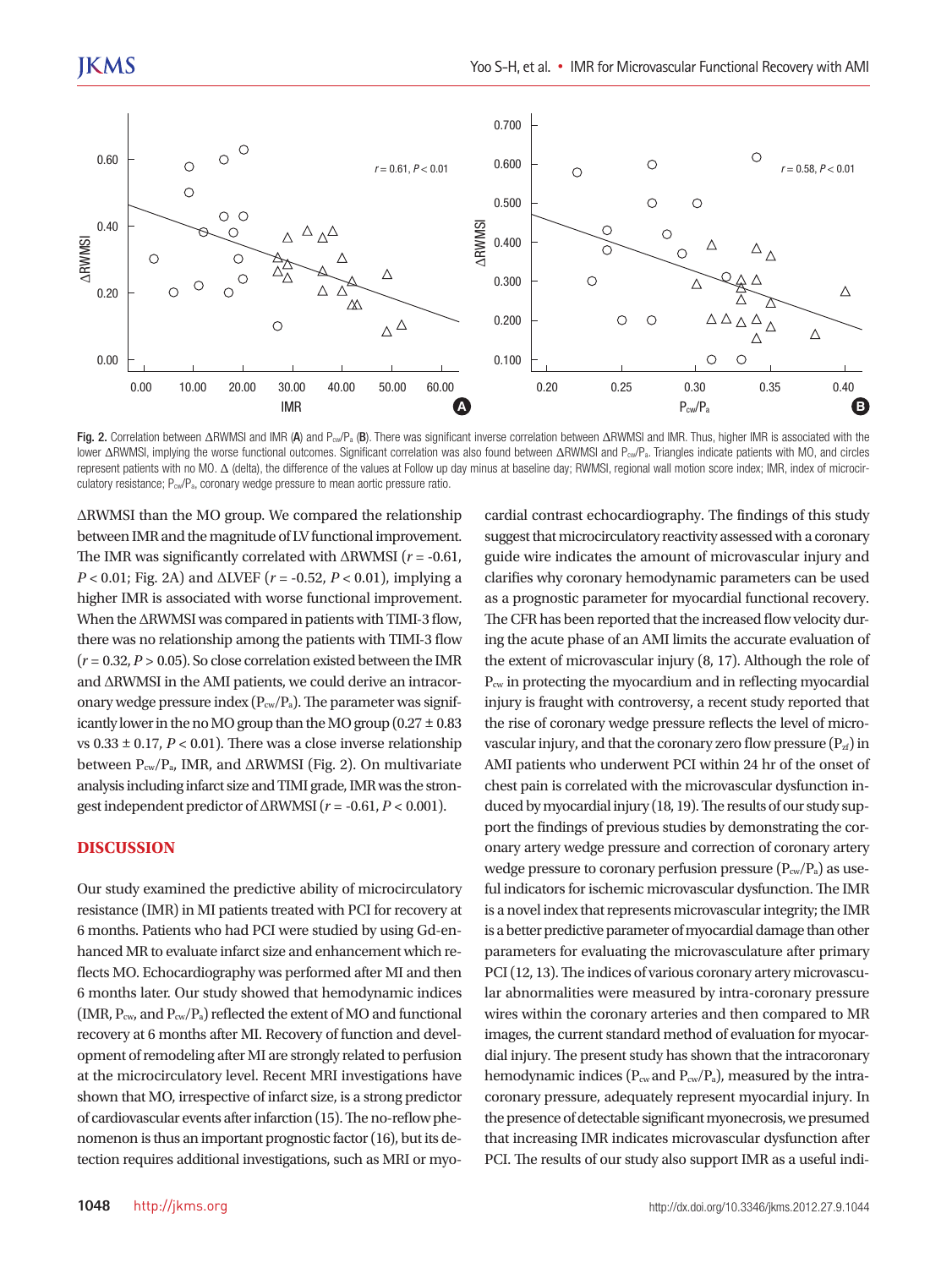cator for assessing microvascular dysfunction after PCI during the acute phase of myocardial ischemia. As an invasive indicator, IMR is expected to play an important role in assessing microvascular injury and prognosis, and in planning treatment procedures at earlier stages of disease. Also, Pcw/Pa and CFR thermo can be obtained simultaneously by an intracoronary pressure wire, providing additional information about the degree of microvascular dysfunction and myocardial injury. Furthermore, simultaneous measurement of intracoronary pressure parameters and IMR may provide a simple means for comprehensive and specific assessment of intracoronary hemodynamics at both the epicardial and microvascular levels, respectively. MO with a subsequent high impedance results in the inability to squeeze blood forward into the venous circulation during systole, and consequently the blood will be pushed back into the epicardial coronary arteries (20).

We acknowledge limitations of the study. First, the hemodynamic characteristics of coronary arteries and their clinical significance and outcome can vary according to the different infarct-related arteries and the location of the lesion. In light of such a fact, the study had excluded patients with anatomic variations and whose lesions were located at the distal portion. Secondly, there is a controversy about the effect of epicardial artery occlusion when measuring the microvascular resistance using IMR. When the occlusion is severe, the simplified equation of this study does not take collateral circulations into consideration, resulting overestimation of microvascular resistance. However, in our study, the measurements were obtained after successful removal of epicardial occlusion through intervention, thus the effect of epicardial artery occlusion is thought to be minimal. Moreover, transient vasospasm and distal microemboli during the acute phase of an MI can increase microvascular resistance, but it does not always result in irreversible necrosis of the myocardium. Third limitation is that there is no TIMI frame count, myocardial blush score, TIMI flow, and specific follow up wall motion score. Such a fact can serve as a limitation in the evaluation of myocardial dysfunction using the IMR as a measure of microvascular resistance during the acute phase of an AMI.

A close correlation between the size of the anatomic MO and necrosis was already proved to be related to ischemic cardiac injury. In the present study, we showed that the extent of MO (% of microvascular damage) assessed by cardiac MRI correlated well with intracoronary pressure parameters, such as IMR and Pcw/Pa. Furthermore, after adjusting the extent of MO, IMR and Pcw/Pa were able to predict myocardial injury during the acute phase of an AMI.

In conlusion, intracoronary wedge pressures and IMR, as parameters for specific and quantitative assessment of coronary microvascular dysfunction, are reliable on-site predictors of short-term myocardial viability and LV functional recovery in patients undergoing primary PCI for AMI.

#### **REFERENCES**

- 1. Ito H, Tomooka T, Sakai N, Yu H, Higashino Y, Fujii K, Masuyama T, Kitabatake A, Minamino T. *Lack of myocardial perfusion immediately after successful thrombolysis. A predictor of poor recovery of left ventricular function in anterior myocardial infarction. Circulation 1992; 85: 1699-705.*
- 2. Gibson CM, Schomig A. *Coronary and myocardial angiography: angiographic assessment of both epicardial and myocardial perfusion. Circulation 2004; 109: 3096-105.*
- 3. Rochitte CE, Lima JA, Bluemke DA, Reeder SB, McVeigh ER, Furuta T, Becker LC, Melin JA. *Magnitude and time course of microvascular obstruction and tissue injury after acute myocardial infarction. Circulation 1998; 98: 1006-14.*
- 4. Wu KC, Zerhouni EA, Judd RM, Lugo-Olivieri CH, Barouch LA, Schulman SP, Blumenthal RS, Lima JA. *Prognostic significance of microvascular obstruction by magnetic resonance imaging in patients with acute myocardial infarction. Circulation 1998; 97: 765-72.*
- 5. Gibson CM, Cannon CP, Murphy SA, Marble SJ, Barron HV, Braunwald E. *Relationship of TIMI myocardial perfusion grade to mortality after administration of thrombolytic drugs. Circulation 2000; 101: 125-30.*
- 6. Fearon WF, Farouque HM, Balsam LB, Caffarelli AD, Cooke DT, Robbins RC, Fitzgerald PJ, Yeung AC, Yock PG. *Comparison of coronary thermodilution and Doppler velocity for assessing coronary flow reserve. Circulation 2003; 108: 2198-200.*
- 7. De Bruyne B, Bartunek J, Sys SU, Pijls NH, Heyndrickx GR, Wijns W. *Simultaneous coronary pressure and flow velocity measurements in humans: feasibility, reproducibility, and hemodynamic dependence of coronary flow velocity reserve, hyperemic flow versus pressure slope index, and fractional flow reserve. Circulation 1996; 94: 1842-9.*
- 8. Pijls NH, De Bruyne B, Smith L, Aarnoudse W, Barbato E, Bartunek J, Bech GJ, Van De Vosse F. *Coronary thermodilution to assess flow reserve: validation in humans. Circulation 2002; 105: 2482-6.*
- 9. Fearon WF, Shah M, Ng M, Brinton T, Wilson A, Tremmel JA, Schnittger I, Lee DP, Vagelos RH, Fitzgerald PJ, et al. *Predictive value of the index of microcirculatory resistance in patients with ST-segment elevation myocardial infarction. J Am Coll Cardiol 2008; 51: 560-5.*
- 10. McGeoch R, Watkins S, Berry C, Steedman T, Davie A, Byrne J, Hillis S, Lindsay M, Robb S, Dargie H, et al. *The index of microcirculatory resistance measured acutely predicts the extent and severity of myocardial infarction in patients with ST-segment elevation myocardial infarction. JACC Cardiovascular Interventions 2010; 3: 715-22.*
- 11. Lim HS, Yoon MH, Tahk SJ, Yang HM, Choi BJ, Choi SY, Sheen SS, Hwang GS, Kang SJ, Shin JH. *Usefulness of the index of microcirculatory resistance for invasively assessing myocardial viability immediately after primary angioplasty for anterior myocardial infarction. Eur Heart J 2009; 30: 2854-60.*
- 12. Fearon WF, Balsam LB, Farouque HM, Caffarelli AD, Robbins RC, Fitzgerald PJ, Yock PG, Yeung AC. *Novel index for invasively assessing the coronary microcirculation. Circulation 2003; 107: 3129-32.*
- 13. Ng MK, Yeung AC, Fearon WF. *Superior reproducibility and less hemodynamic dependence of index of microcirculatory resistance compared with coronary flow reserve. Circulation 2006; 113: 2054-61.*
- 14. Kim RJ, Shan DJ, Judd RM. *How we perform delayed enhancement imaging. J Cardiovasc Magn Reson 2003; 5: 505-14.*
- 15. Tarantini G, Cacciavillani L, Corbetti F, Ramondo A, Marra MP, Bacchi-